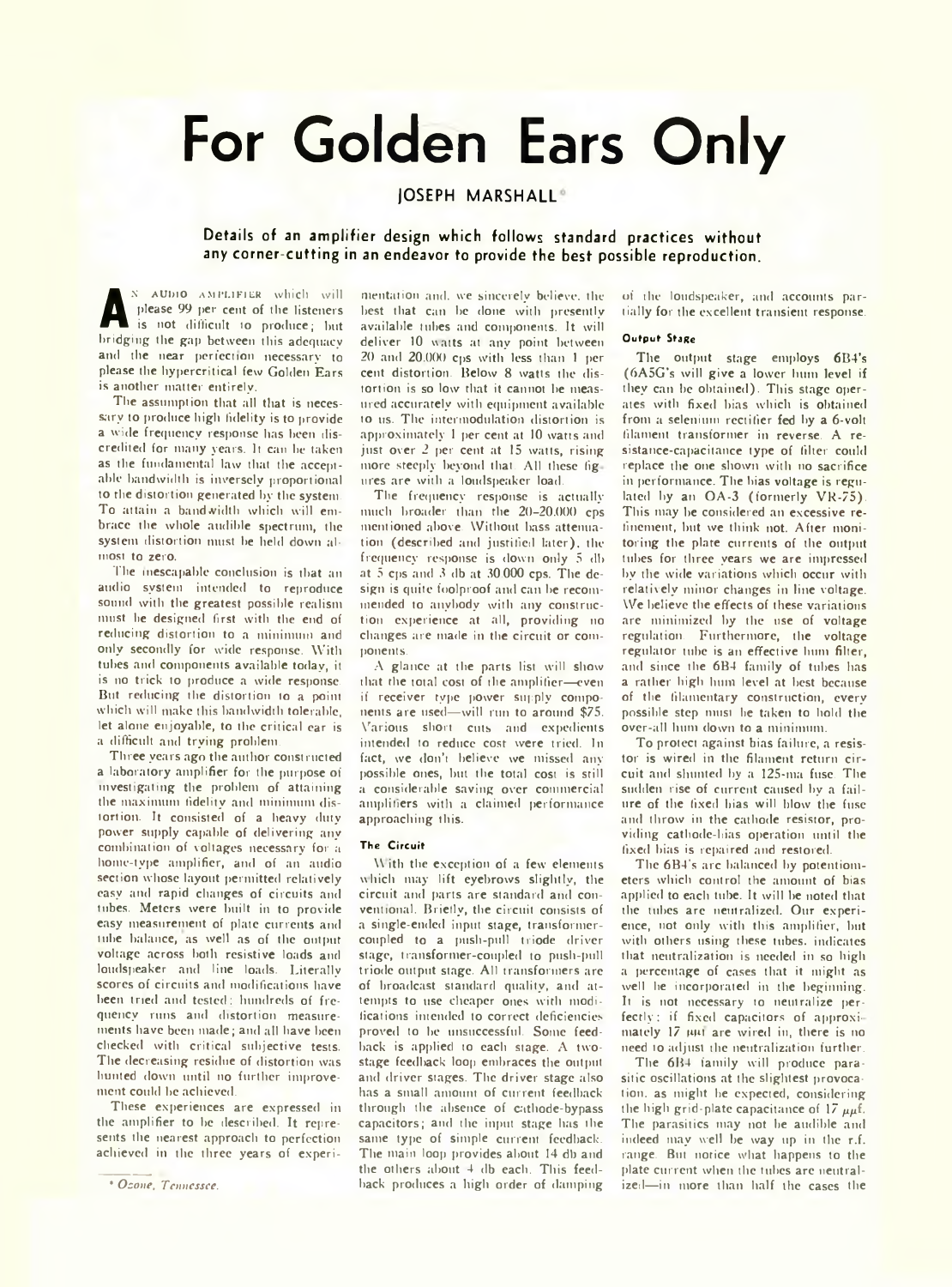current will be reduced, indicating that there was oscillation, or at least regeneration, at some high frequency.

However, even if no parasitics existed, the neutralization would still be sufficiently desirable for other reasons to be worth the slight cost of the fixed capacitors. Neutralization improves the input admittance of triodes and therefore improves the high-frequency response. It also reduces the effective capacitance shunted across the input transformer, and this moves the resonant peak (due to transformer inductance and distributed and stray capacitance) up into the supersonic range, yielding a smoother and wider bandwidth.

#### **The Driver Stage**

In an amplifier using triode output tubes, the critical point is the driver stage. We are convinced that most of ihe troubles experienced with triode amplifiers are traceable to this stage, and also that most of the residual distortion can be tiaced to this stage rather than the output stage. Yet little attention is usually paid to this stage—eidier in the original design or in trouble-shooting when the design fails to meet the expected specifications.

A signal in excess of 100 volts gridto-grid is required to obtain maximum output from the 6B4 family of tubes. The tube manuals indicate that there are any number of tubes capable of producing an output of 100 volts or more in push pull. In actual practice, however, it is very difficult to obtain this much drive without distortion, particularly if feedback is used.

In this ampliner, a high-quality transformer couples the drivers to the output tubes. A considerable sum of money could be saved by eliminating this transformer, and we have made repeated attempts to do this; but we can sav categorically that if nearly perfect reproduction is desired, the saving is not worth the troubles produced. As a matter of plain, though possibly incredible fact, we found no combination of tubes and resistance coupling which would provide the necessary drive for maximum output with fixed bias without excessive distortion. (See Appendix.)

The drivers are a pair of 6C4's, by far the best of the tubes tried for this purpose. They will not Only supply a higher driving voltage more easily, but their input admittance is low because of low grid-plate capacitance. This is reduced even further by cross neutralization with fixed 1.5  $\mu\mu$ f ceramic capacitors. No adjustment of neutralization is necessary. The neutralization is especially desirable if the smaller of the specified input transformers is used; these have a relatively low resonant point, and the neutralization helps move :t upward.

A balancing control is incorporated for the drivers. It consists of a small pot in one cathode circuit. Balance is most easily adjusted by connecting a voltmeter from plate to plate and adjusting for zero voltage difference—preferably at near maximum drive.

We found however, that the static balance obtained this way is not sufficient to insure balance over the full dynamic and frequency range. Actually, the tubes will remain balanced only over a small portion of the range. To provide dynamic balance, a choke is incorporated in the common plate circuit. Since this choke is common to both branches, it tends to equalize both the d.c. plate cur rents and the resultant a.c. voltages, and to keep this stage operating Class  $\sim$ with no variation in plate currents.

#### **The Feedback Loop**

Originally vve tried the type of feedback using a 10 per cent feedback winding on the output transformer. This is common practice with tetrodes. Such transformers are not commercially available for triodes. However, we bad one made to order for these experiments. The idea was to eliminate the phase shifts at the extremes of the frequency range due to resistance-capacitance networks. The idea was abandoned after many trials, though with reluctance. The desired part of the result was achieved unfortunately, not without undesired effects. It is difficult to run this type of loop over two stages with transformer coupling, and the loop had to he confined to the output stage alone. But ten per cent feedback to the grid of the output stage increases the required driving voltage by more than a third—from approximately 100 to over 130 volts gridto-grid. It is almost incredible that this much drive cannot he supplied without distortion—even with a step-up transformer—but it turns out to be a fact. The 6C4's come closer to it than any other tubes, but even they generate measurable distortion at maximum drive. So the idea was abandoned after many combinations of tubes and circuits were tried.

Since drive is the critical point in a triode amplifier, it is obvious that the best point to apply feedback is to the input of tbe driver tubes where the difference feedback makes in drive requirements can be compensated for most readily. To avoid frequency discrimination and ex cessive phase shift in the feedback network, the capacitors are large clectrolv tics shunted by paper capacitors, for low reactance at both low and high frequencies. This loop provides about 14 db of feedback without increasing the drive problem. \\ ith the transformers specified, no trouble should be experienced with this feedback loop.

## **Phase Inversion**

A transformer is used for phase in version. This, too, reflects a great deal of effort to get along without it Every type of vacuum-tube phase inverter we could find references to was tried in these experiments. Two gave acceptable performance but were dropped for different reasons. (See Appendix B.)

The transformer provides a 2-to-l step-up ratio, but since the feedback loop increases the required input level to nearly 50 volts, additional amplification was necessary to bring the amplifier input level to about 1 volt. Another 6C4 is used in the final model. The only notable point about this stage is the use of a OD-3 (VR-150) in the plate circuit.

The voltage regulator tube provides three important good effects: first, it stabilizes the voltage to this stage, and since it is single-ended this is about the only way to insure stable, undistorted operation under varying line voltage. Second, the regulator tube is possibly the best of all hum filters. Third, and most important, it is the best decoupling element at low frequencies—much superior to any combination of choke or resistor and capacitor. In an amplifier whose low-frequency response goes below 20 cps, decoupling is extremely difficult, anil even if there is no actual motorboating, there is enough regeneration to produce a considerable hangover and transient distortion, especially when a feedback loop is involved. The regulator tube provides sufficient decoupling so that the lowest audible frequency will not produce any form of feedback and the hangover is minimized though a trace will show on the scope at 20 cps.

Parallel feed is used for the input transformer, and a switch provides for a change in coupling capacitance. With the  $0.1 \mu i$  capacitor we get a slight rise at 70 cps and a sharp cut off below 50 cps; with the  $0.5 \mu f$  capacitor we get a tlat response down to about 20 cps, and a gradual falling off below that.

A low-frequency response which is flat to below audibility is necessary for good transient response, but it is not the complete blessing it might seem. As a matter of fact, with the  $0.5 \mu f$  capacitor, this amplifier has a response which goes down almost to direct current. It will respond readily to signals which are below audibility, such as the low frequency produced by short-wave fading or that produced by a phonograph record whose hole is eccentric.

It is true that these signals are not audible, nor even measurable on ordinary volume indicators. However, they are of high amplitude as compared with the signal and will drive the output tubes into the Class B region of their operating curves, as the plate-current meter will readily demonstrate. Even at low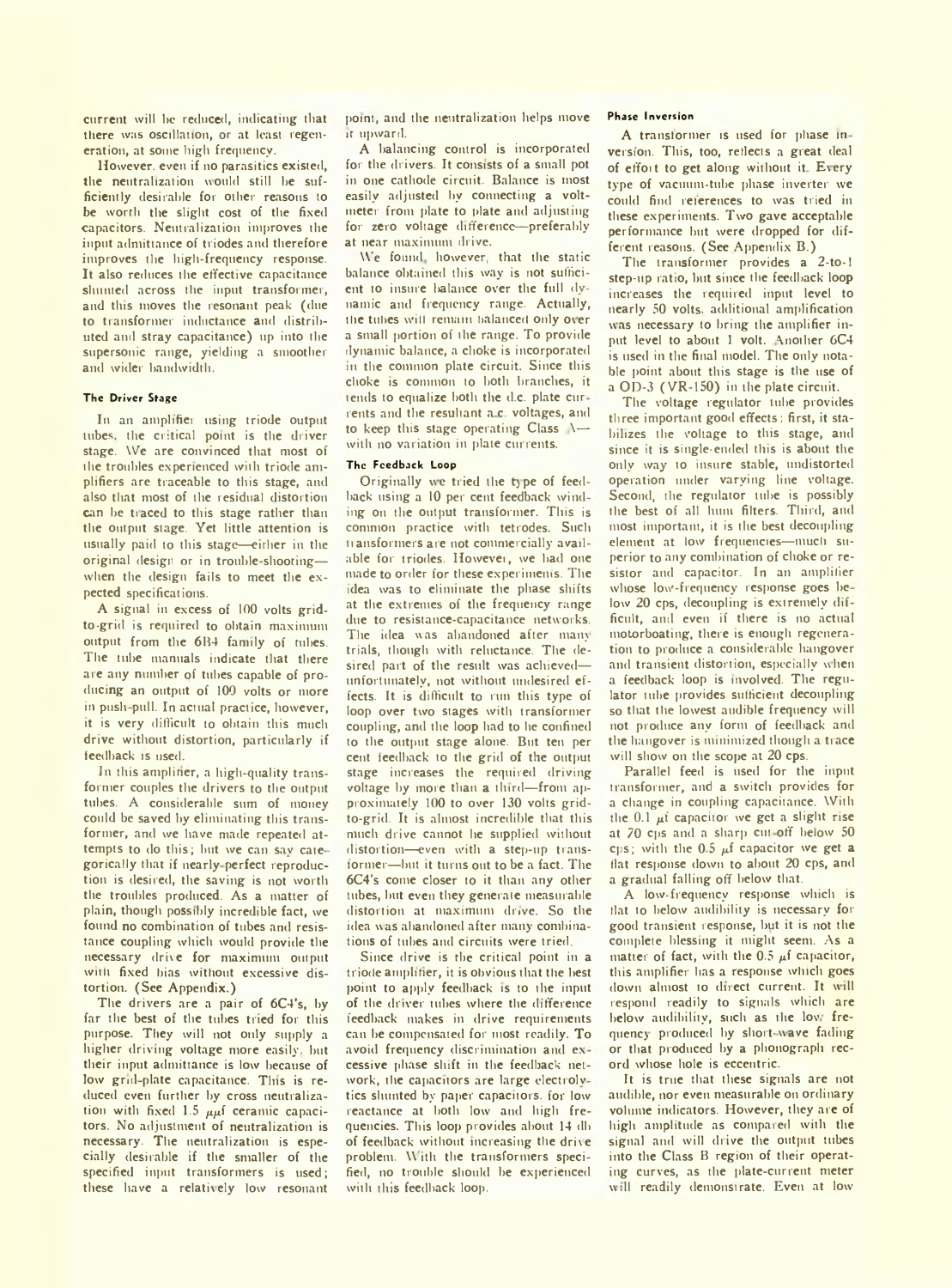signal levels, where the signal itself is barely sufficient for an output of 100 milliwatts or less and undistorted output, the inaudible transient is producing nearly maximum distortion. This results in serious intermodulation distortion on the desired signal at a listening level at which we should have none at all.

The best cure is a switch which will modity the low-frequency response to conform with the signal situation. We are convinced that a good deal of trouble experienced with high-fidelity designs is accounted for by this response to inaudible signals whose intensity is high enough to drive the output tubes into non-linear operation at levels 20 or 30 db lower than the design calls for.

The secondary of the transformer is shunted b<sub>/</sub> a resistor which should be adjusted in value to produce the flattest possible response and to eliminate or reduce any peak which the input transformer may contribute to the over-all response.

### **Conclusion**

Our three years of experimentation convince us that this amplifier is as good an amplifier for home listening purposes as can be built with presently available tubes and components. It is possible that additional improvements could be obtained by the use of specially designed transformers--those employed here are

standard commercial items. Operating at levels below 8 watts, it is essentially distortionless and can therefore be used in the laboratory for measurement purposes. The small residual distortion in the highest 3 db of the range is insignificant from an aural point of view. Given a good loudspeaker system and a signal source of low inherent distortion, it provides a high degree of realism and--perhaps more important—almost no ear fatigue. The best phonograph records, for instance, sound so nearly like the live prototype that only direct comparison could reveal the difference. Because of the lack of resonant peaks, the scratch level with good mag netic pick-ups is quite low, and with the best available records it is possible to dispense with high-frequency roll-offs providing the speaker system does not have a pronounced peak in the 2 to 6 kc range—and the listener has a tolerance for a small amount of scratch.'

But the amplifier alone is no guarantee of perfect reproduction. Experiments reveal that distortion masks distortion and that the elimination of one component of it reveals another underlying layer. This amplifier will therefore reveal distortion which before was relatively unimportant. For instance, the diode detector in AM receivers will be irritating

1 *(The de-emphasis network is still con sidcred necessary.*—*Ed.)*

with this amplifier. Moreover, too many stations—-FM as well as AM—are still content merely to meet FCC specifications on distortion, instead of improving on them. The great variation in distortion characteristics of phonograph records, not only of competing companies, but even in the output of one company and the run of one recording, has been noted by many listeners.

However, this amplifier will take the listener the longest part of the road to perfection, and the total effect, even granting the inadequacies mentioned above, is worth several times the cost to anybody whose ears are golden enough to be irritated bv the inadequacy of ordinary reproducing systems. Distortion doesn't always add; on the other hand, sometimes it multiplies. The elimination, or virtual elimination, of the substantial amount contributed by the amplifier provides the greatest-almost the onlyimprovement within our means. When enough Golden Ears possess equipment which will reveal the inadequacies of program material and produce a sufficient demand for improvement, manufacturers and radio stations will be forced to provide it. The sermon is included merely to warn that the amplifier is only *one* element—if perhaps the most important—and that it is not sufficient in itself to guarantee perfect reproduction.

*[Continued on page 32]*



**Fig. 1. Schematic of the "Golden Ear" amplifier.**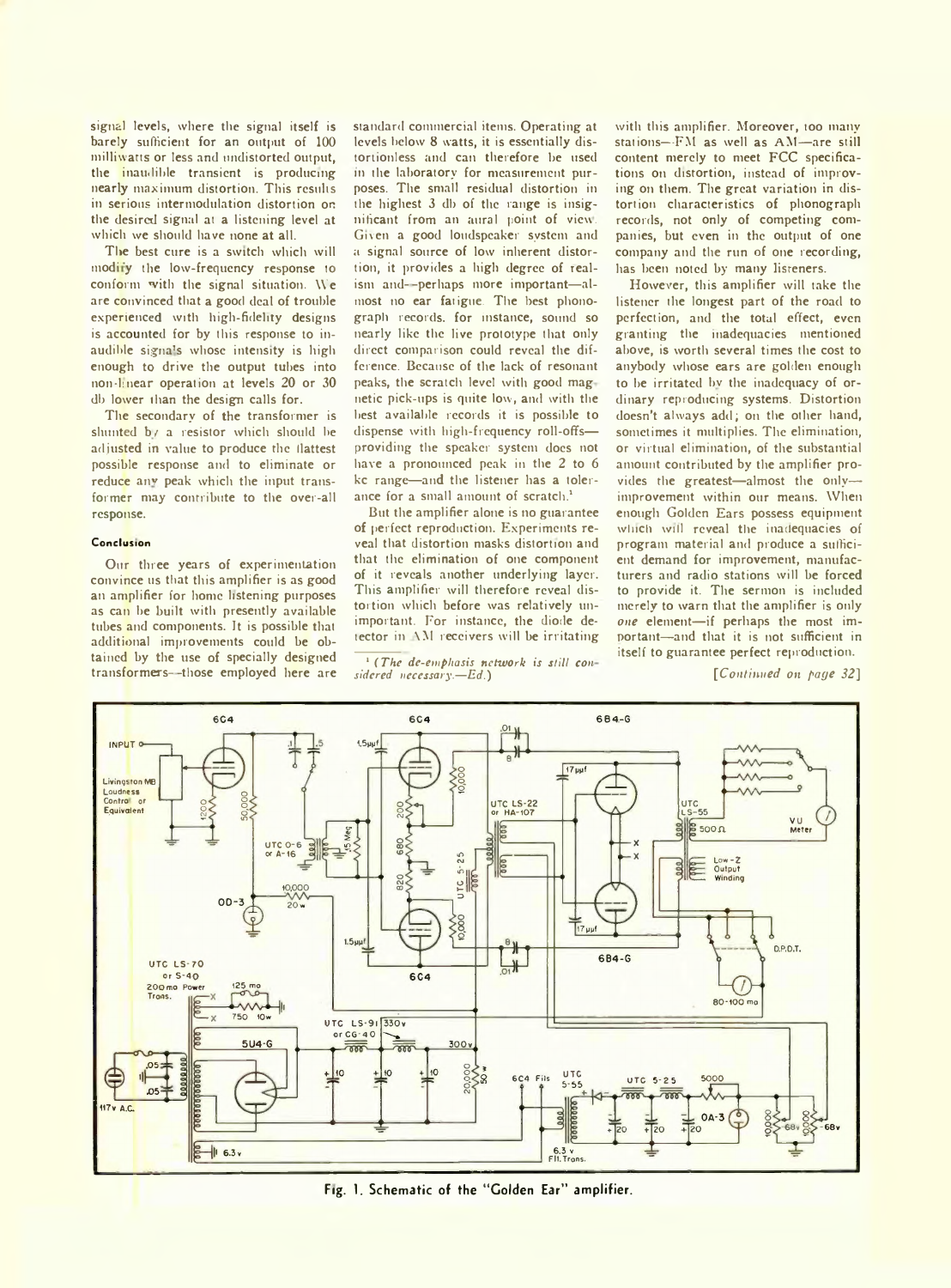#### **APPENDIX A**

The rule manuals which indicate that several relations which indicate that several rivious and eigensity loop visible rot in pure<br>performance error : they merely start with theoretical assumptions which are difficult to s

#### **A PPEN D IX B**

The trouble with phase investigate and the system of the true true true of the dimensional with two exceptions which we<br>shall note in a nonnent, all phase invertices of all<br>investigate in the transformation and phase inve